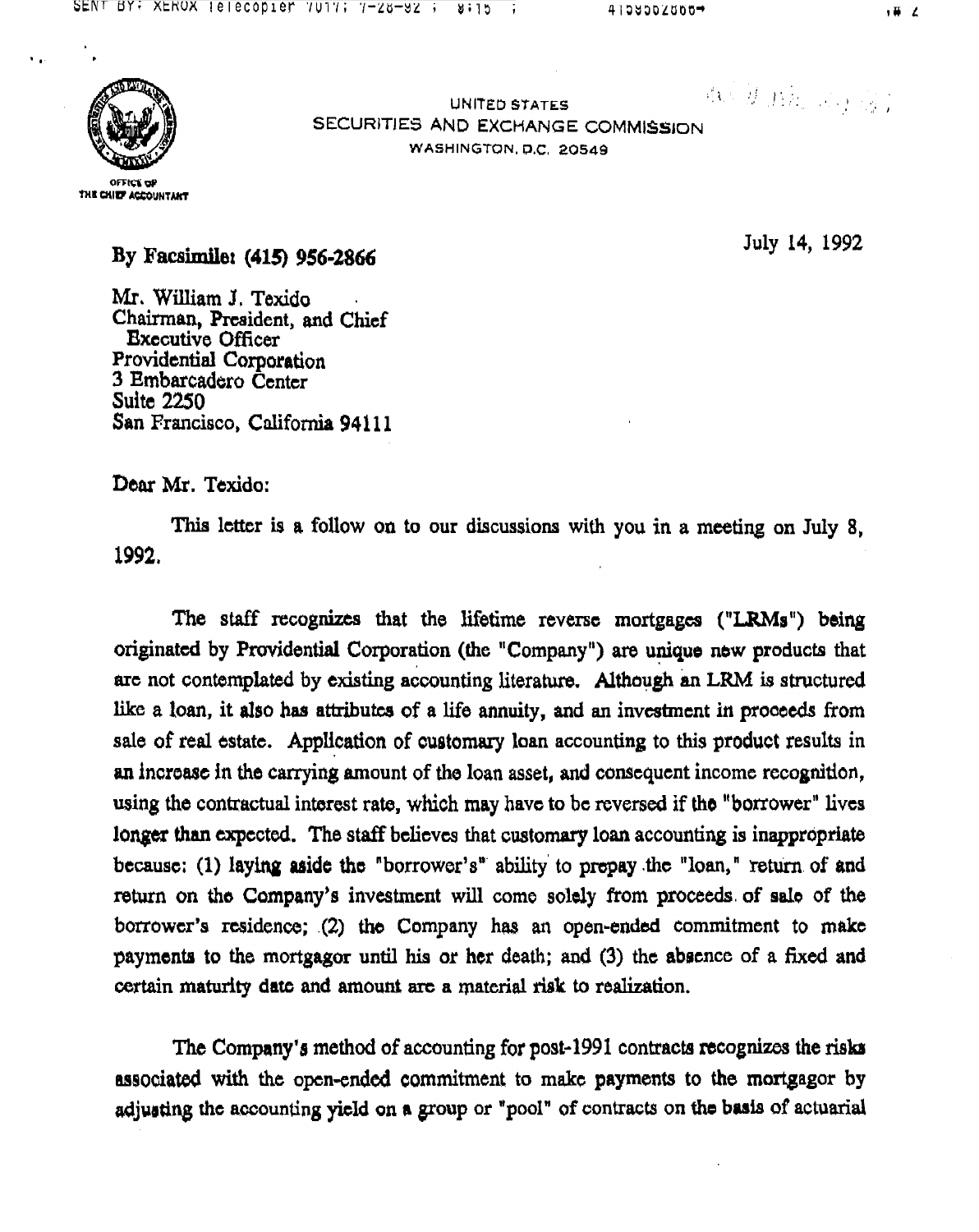## Mr. William J. Texido Providential Corporation July 14, 1992

2

estimates of contract terminations. This method incorporates a notion of insurance accounting and reflects the Company's underwriting practices. In recognition of the absence of accounting literature applicable to this unique product, the staff will not object to accounting for LRMs on the basis of pools of contracts subject to certain constraints, discussed below, which will entail changes in the Company's present method of accounting for both pre- and post-1991 contracts. The registrant and its accountants should be aware, however, that in the absence of a sufficiently large number of contracts to justify the pool approach, the staff believes that such contracts should be accounted for as an investment in proceeds to be received on sale of real estate.

# ACCOUNTING FOR POOLS OF REVERSE MORTGAGE CONTRACTS

Accounting for LRMs based on "pools" of contracts is described in the Appendix to this letter.

The staff's conclusions, as described in the Appendix, are predicated upon the following constraints:

 $\bullet$ 

- The law of large numbers must apply. 1.
	- The Company must be able to demonstrate that the law of large numbers. Ŷ. applies, and that cash flows can be reliably estimated based on those numbers.
	- Investments in a single LRM or small number of LRMs would be  $\bullet$ accounted for as an investment in the right to participate in the proceeds from the sale of real estate.

#### The Company should not assume future changes in property value when  $\mathbf{2}$ . projecting cash flows.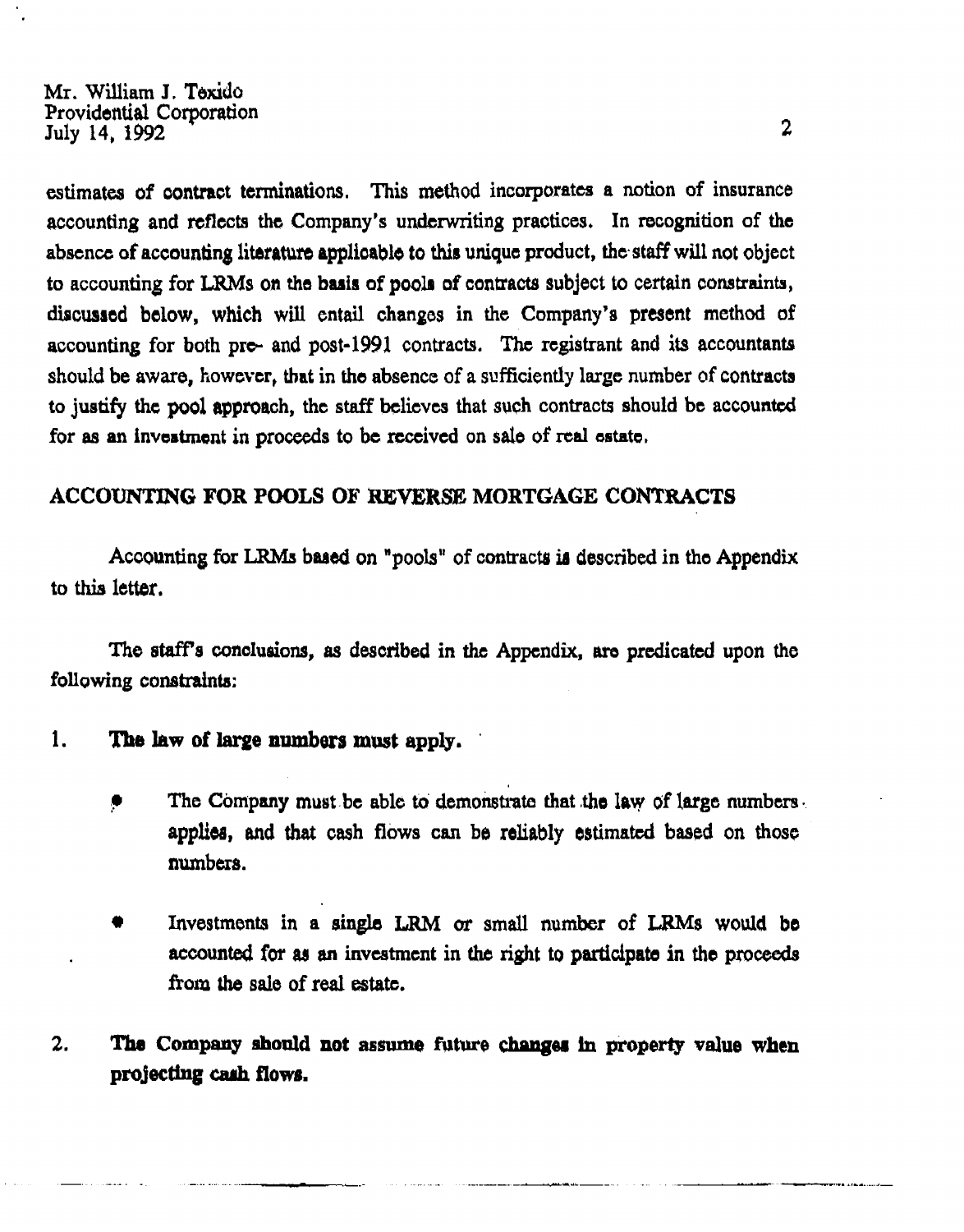4159562866+

;# 4

3

Mr. William J. Texido Providential Corporation July 14, 1992

> When projecting estimated cash flows, the Company may incorporate actual increases (and must incorporate actual decreases) in property values that have occurred to date, but should not project future increases. Actual increases to date must be supported by specific evidence, such as an appraisal, on specific pieces of property. A statistically valid sampling method may be used.

Expected contract terminations projected in the model should be based on a  $3.$ combination of life expectancy and the Company's actual prepayment experience. Life expectancy should be based on actuarial techniques and tables as deemed appropriate in the circumstances. Early termination for reasons other than death may be incorporated into the cash flow model only if reasonably estimable.

Included in the actuarially estimated future cash flows and, thus, in the estimated

effective yield of the pool, are the estimated cash outflows for advances to mortgagors.

The model should be applied to the "pre-1991" contracts, as well as the new 4. "post-1991" contracts. Future increases in value of underlying properties should not be assumed; actual increases in value to date may be incorporated  $\label{eq:2.1} \frac{1}{\sqrt{2\pi}}\left(\frac{1}{\sqrt{2\pi}}\right)^{1/2}\left(\frac{1}{\sqrt{2\pi}}\right)^{1/2}\left(\frac{1}{\sqrt{2\pi}}\right)^{1/2}\left(\frac{1}{\sqrt{2\pi}}\right)^{1/2}.$ in the model when they occur.

> Similar to post-1991 contracts, the actual and expected cash flows at each reporting date must be re-estimated. The Company may incorporate actual increases (and must incorporate actual decreases) in property values that have occurred to date but should not project future increases for purposes of estimating cash flows. Such increases must be supported by specific evidence, such as an appraisal, on specific pieces of property. A statistically valid sampling method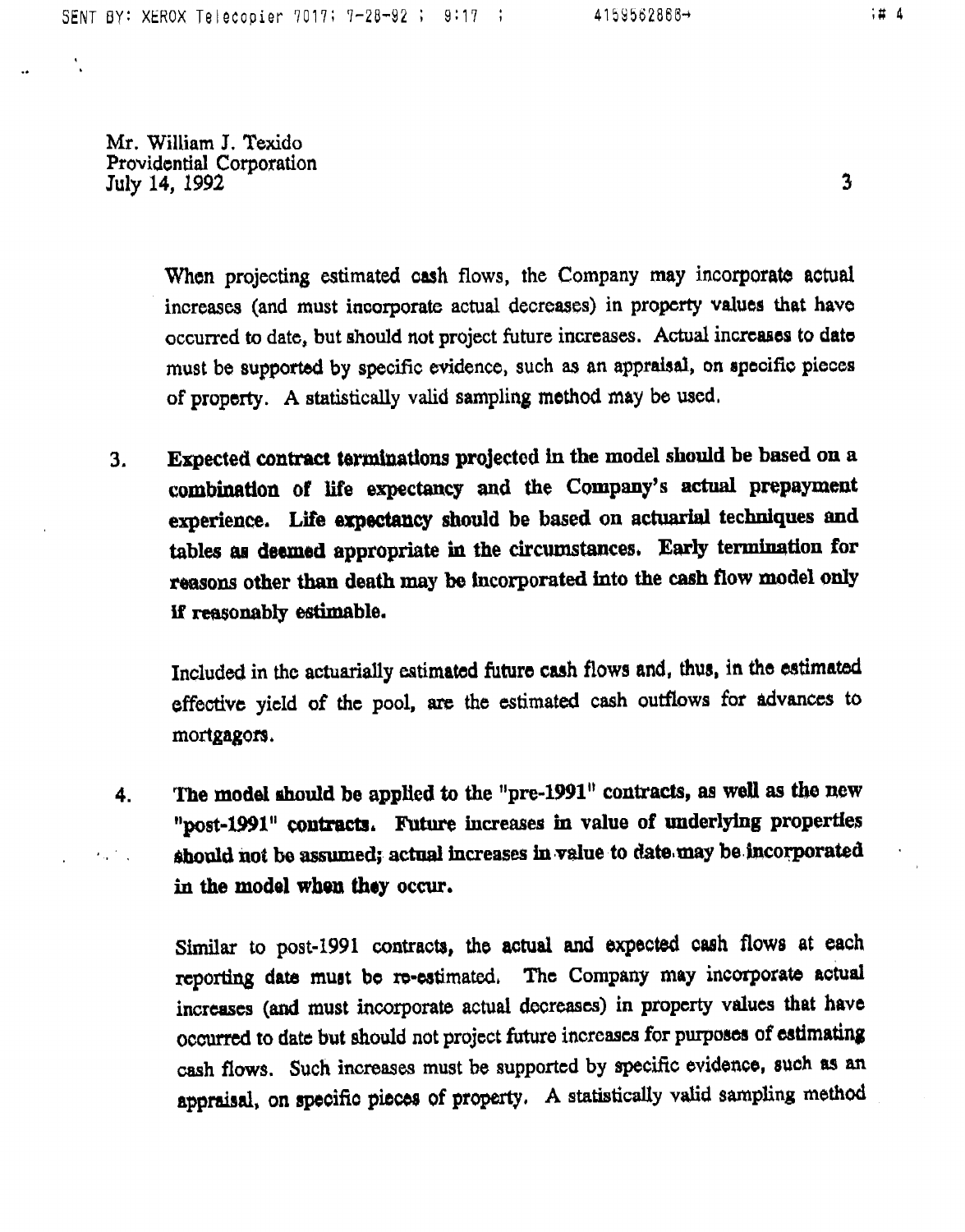$\bullet$ 

#### $4159562866 \rightarrow$  $\mathbf{L} = \mathbf{L} \cdot \mathbf{L} + \mathbf{L} \cdot \mathbf{L} + \mathbf{L} \cdot \mathbf{L} + \mathbf{L} \cdot \mathbf{L} + \mathbf{L} \cdot \mathbf{L} + \mathbf{L} \cdot \mathbf{L} + \mathbf{L} \cdot \mathbf{L} + \mathbf{L} \cdot \mathbf{L} + \mathbf{L} \cdot \mathbf{L} + \mathbf{L} \cdot \mathbf{L} + \mathbf{L} \cdot \mathbf{L} + \mathbf{L} \cdot \mathbf{L} + \mathbf{L} \cdot \mathbf{L} + \mathbf{L} \cdot \mathbf{L} + \mathbf$

Mr. William J. Texido Providential Corporation July 14, 1992

> The staff will object to income recognition that includes may be used. assumptions about future increases in the value of real estate.

# BALANCE SHEET PRESENTATION

In the balance sheet, eash advanced to mortgagors should be distinguished from the amount of accrued income recognized under the effective yield method described above. This would involve presenting two separate items on the face of the balance sheet, which may be captioned "Investment in Advances to Mortgagors" and "Accrued Investment Income, Net of Actuarial Valuation Allowance" or some other similarly captioned titles that distinguish the cash advances from the accrued investment income and do not characterize the investments as loans. The staff would object to a characterization of the accrued element as representing "interest."

An actuarial valuation allowance account shall be used to record cash inflows on the termination of individual contracts that exceed the net investment in those contracts. The balance of the actuarial valuation allowance account shall be reduced by the amount that the net investment in a contract exceeds the eash inflow on the termination of the The amount of the actuarial valuation allowance should be disclosed contract. parenthetically on the face of the balance sheet. If the amount of the actuarial valuation allowance exceeds the amount of the accrued investment income, the net balance should be reported as a deduction from Investment in Advances to Mortgagors with parenthetical disclosure of the actuarial valuation allowance.

# INCOME STATEMENT PRESENTATION



 $P.01$ 

4

# 5

# Investment income of a pool, calculated as described above, should be reported as "Investment Income" (or Loss as applicable) on the face of the income statement, but should not be described as "interest income."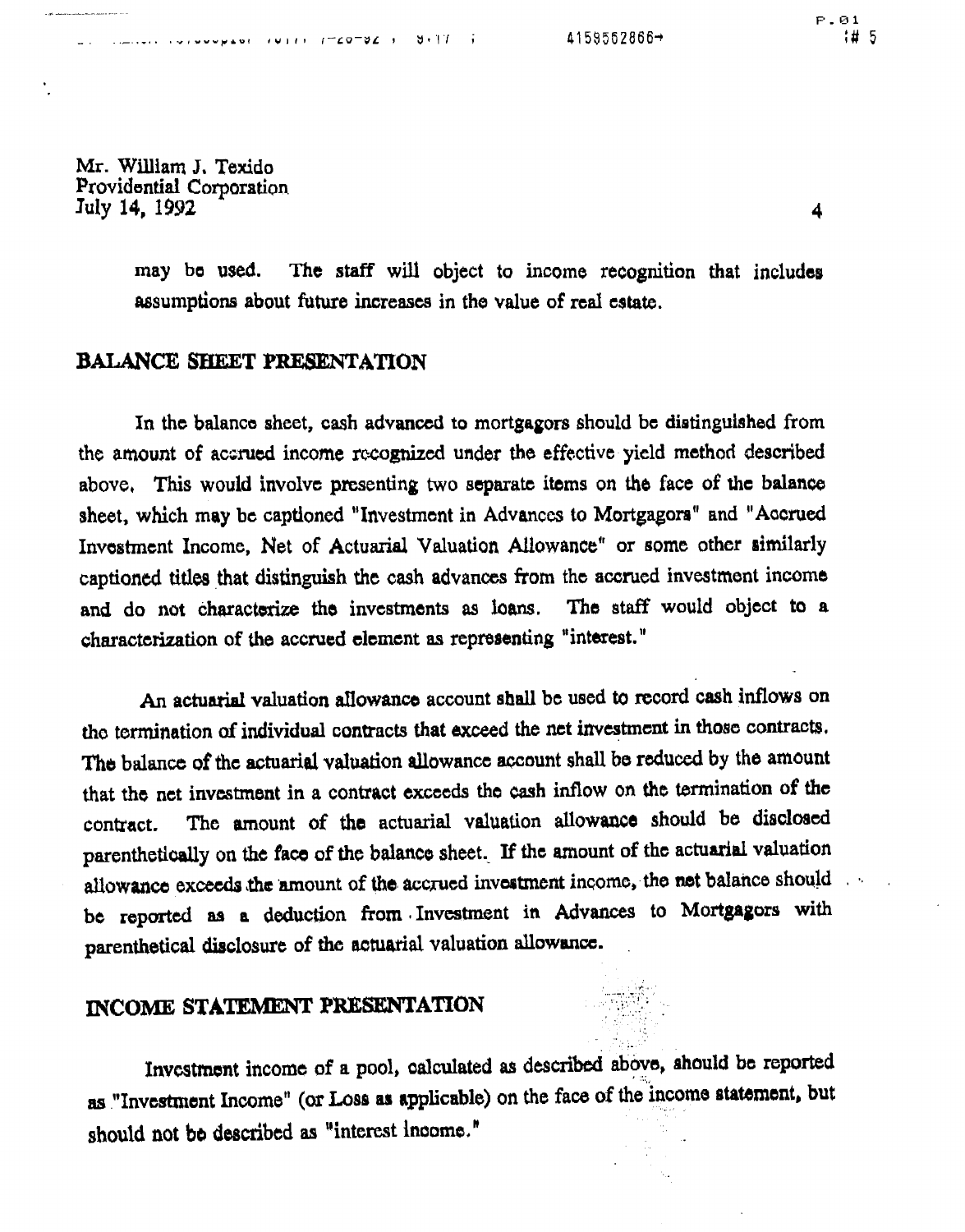Mr. William J. Texido Providential Corporation July 14, 1992

**DISCLOSURES** 

-- -

The following should be disclosed in the notes to the Company's financial statements:

5

- A description of the Company's accounting policy and methods, including  $\mathbf{I}_{\bullet}$ disclosures about the nature and source of significant assumptions inherent in the  $\bullet$  . pooling model:
- $2.$ The actuarially estimated future cash payments to mortgagors by year for the next twenty years and a lump-sum for years twenty-one and thereafter;
- The actuarial assumptions used to estimate future cash flows and calculate  $3.$ effective yields, including the use of the company's actual experience, annuity tables, and any changes in actuarial assumptions;
- The income or loss recognized in the period as a result of re-estimated cash flows 4. due to changes in actuarial assumptions or actual appreciation or depreciation in property values; and
- The current contract value (cash advances, points, and accumulated interest and 5. premium charges) as of the date of the balance sheet and the amount of that contract value that would be forfeited if the Company were not to make cash payments to mortgagors in the future.

and the company of the company of the company of the company of the company of the company of the company of the company of the company of the company of the company of the company of the company of the company of the comp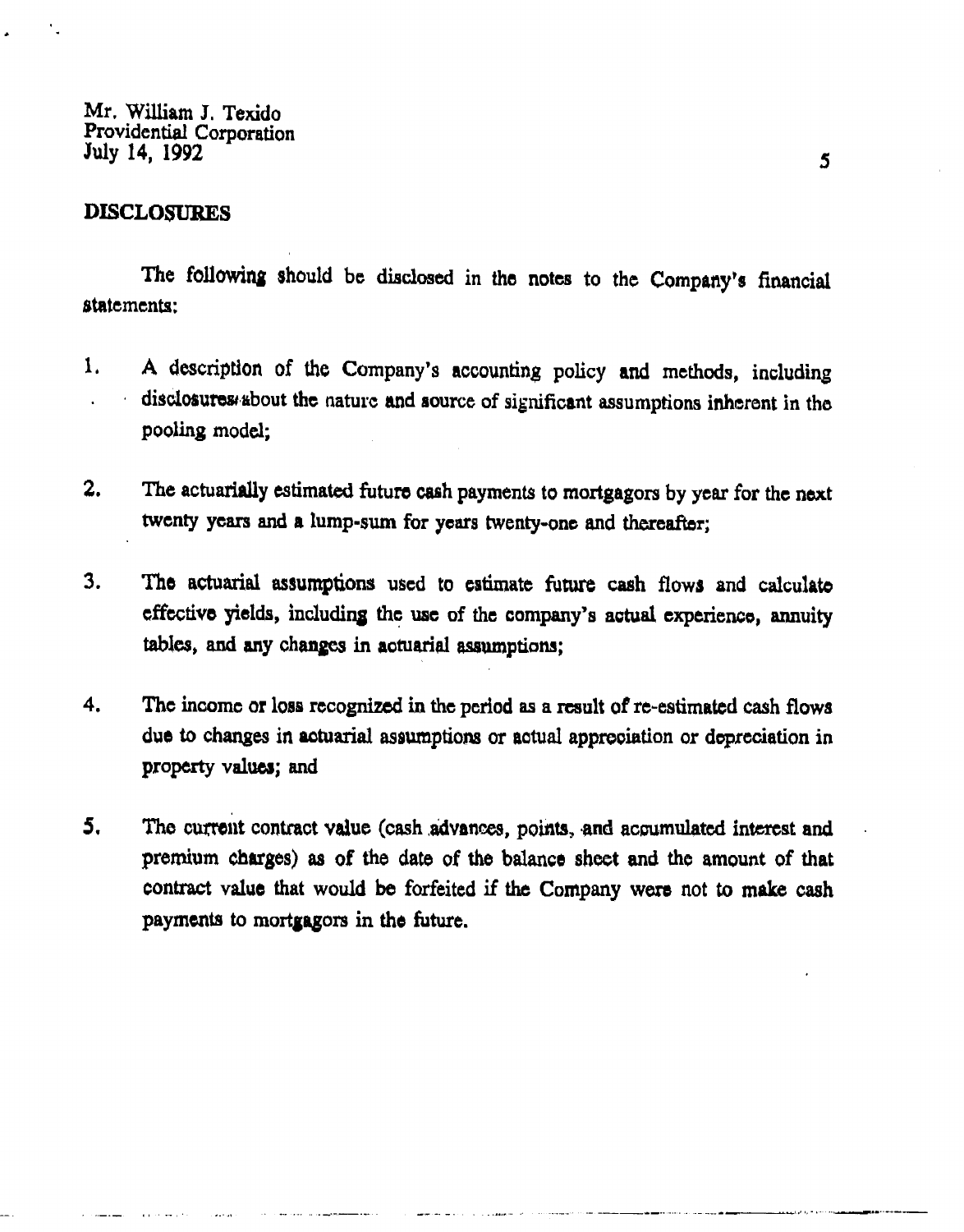Mr. William J. Texido Providential Corporation July 14, 1992

 $\mathcal{F}_{\mathcal{A}}$ 

 $\mathbf{A}$  and  $\mathbf{A}$ 

Providential's change to the application of the effective yield method as described in this letter should be accounted for as a change in accounting principle as of the beginning of the most recent fiscal year.

Yours truly, Nattit Achutze Walter P. Schuetze **Chief Accountant** 

and the state of the state of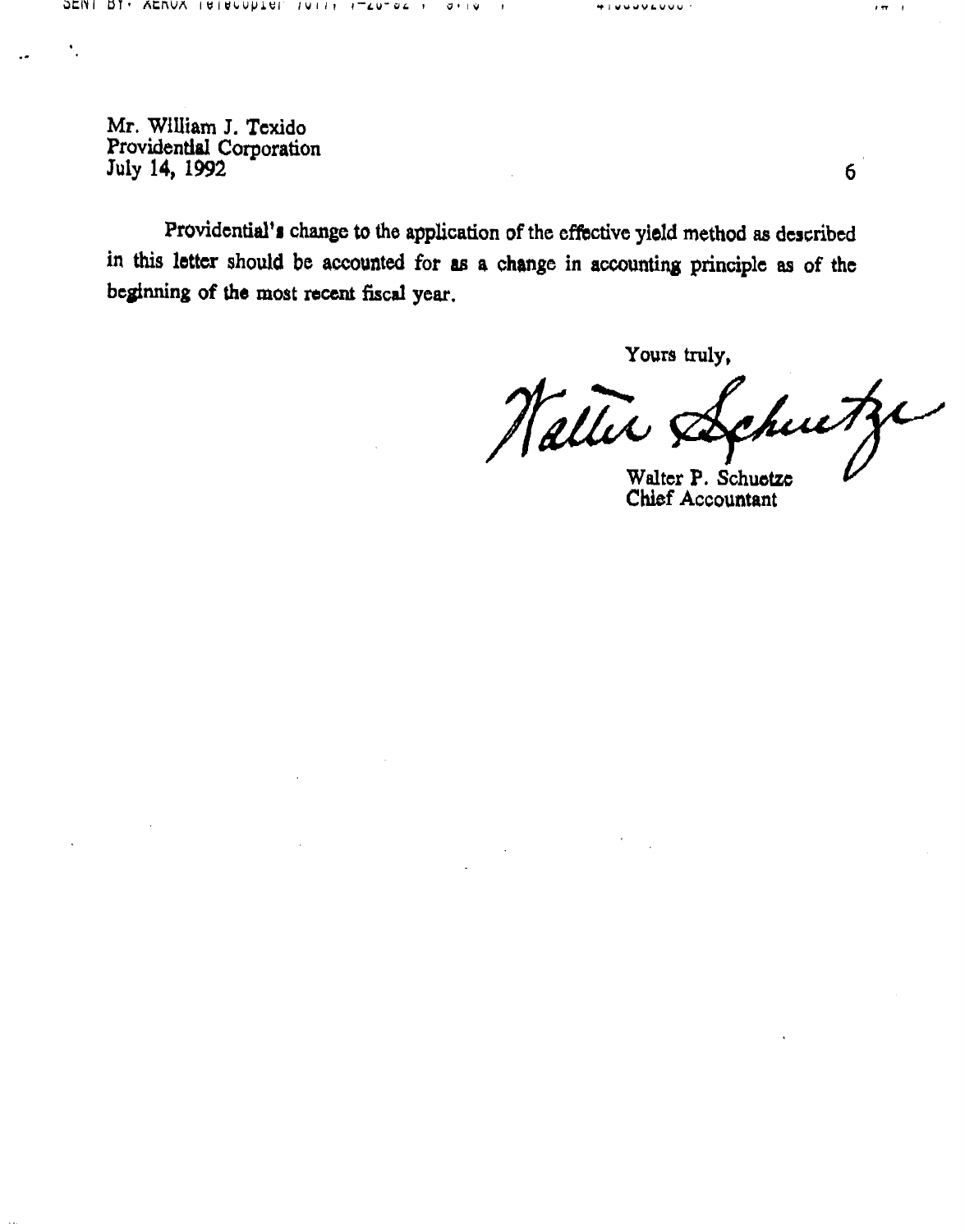$\overline{2}$ /



#### Accounting for Pools of Reverse Mortgage Contracts

- Reverse mortgage contracts shall be grouped into "pools." The pools shall be of 1. sufficient size and shall have characteristics that provide an actuarially sound basis for making the estimates of life expectancy required to project future cash outflows.
- A projection shall be made, on an actuarial basis, of the timing and amount of all  $2.$ periodic cash payments to be made to the borrowers in each pool as well as the Incremental direct costs<sup>1</sup> of originating contracts. The projection shall incorporate

actuarial estimates of contract terminations, including assumptions about life expectancy.

- A projection shall be made of the amount and timing of cash inflows to be received from  $3<sub>r</sub>$ borrowers or their estates. The projected cash inflow  $\mathbf{a}$  the estimated date of contract termination shall be the projected contractual balance<sup>2</sup> or the current value of the collateral property, whichever is less. Future changes in collateral property values shall not be assumed.
- Using the projections of cash inflows and cash outflows from 2 and 3 above, an effective 4. yield shall be computed. Investment income shall be recognized by applying the effective yield to the net investment in the contracts. The net investment in the contracts is the sum of (a) cumulative total cash payments to borrowers, (b) incremental direct costs of origination<sup>y</sup>, and (c) accumulated investment income for accounting purposes.<sup>2</sup>
- At each reporting date, the cash flows in 2 and 3 shall be re-estimated and the effective 5. yield shall be recomputed. The re-estimation shall include actual cash flows to date for the pool and a revised estimate of future cash flows determined in accordance with 2 and 3 above. Accumulated investment income shall be adjusted at the close of each

pariod to the amount that would have been recognized to date had the revised effective yield been applied since the inception of the pool.

- Accumulated investment income in 4 and 5 above is to be allocated to individual  $\delta$ . contracts based on the relationship of total cash advanced to all borrowers to date to the cash advanced to the individual borrower.
- An "actuarial valuation allowance" account shall be used to record cash inflows on the 7. termination of individual contracts that exceed the net investment in those contracts. The balance of the actuarial valuation allowance account shall be reduced by the amount that the net investment in a contract exceeds the cash inflow on the termination of an individual contract.

The term "incremental direct cost" of originating contracts shall have the same meaning as the definition in Appendix C, paragraph 80, of FASB Statement 91.

The amount contractually owed to the lander includes cumulative total cash payments to the borrower, accrued contractual "interest" and premium, if any, and other amounts, such as origination charges, added to the borrower's contractual balance. Accrued contractual interest differs from accumulated investment income for accounting purposes. For accounting purposes, investment income shall be maasured and recognized pursuant to the provisions of 4 and 5 above.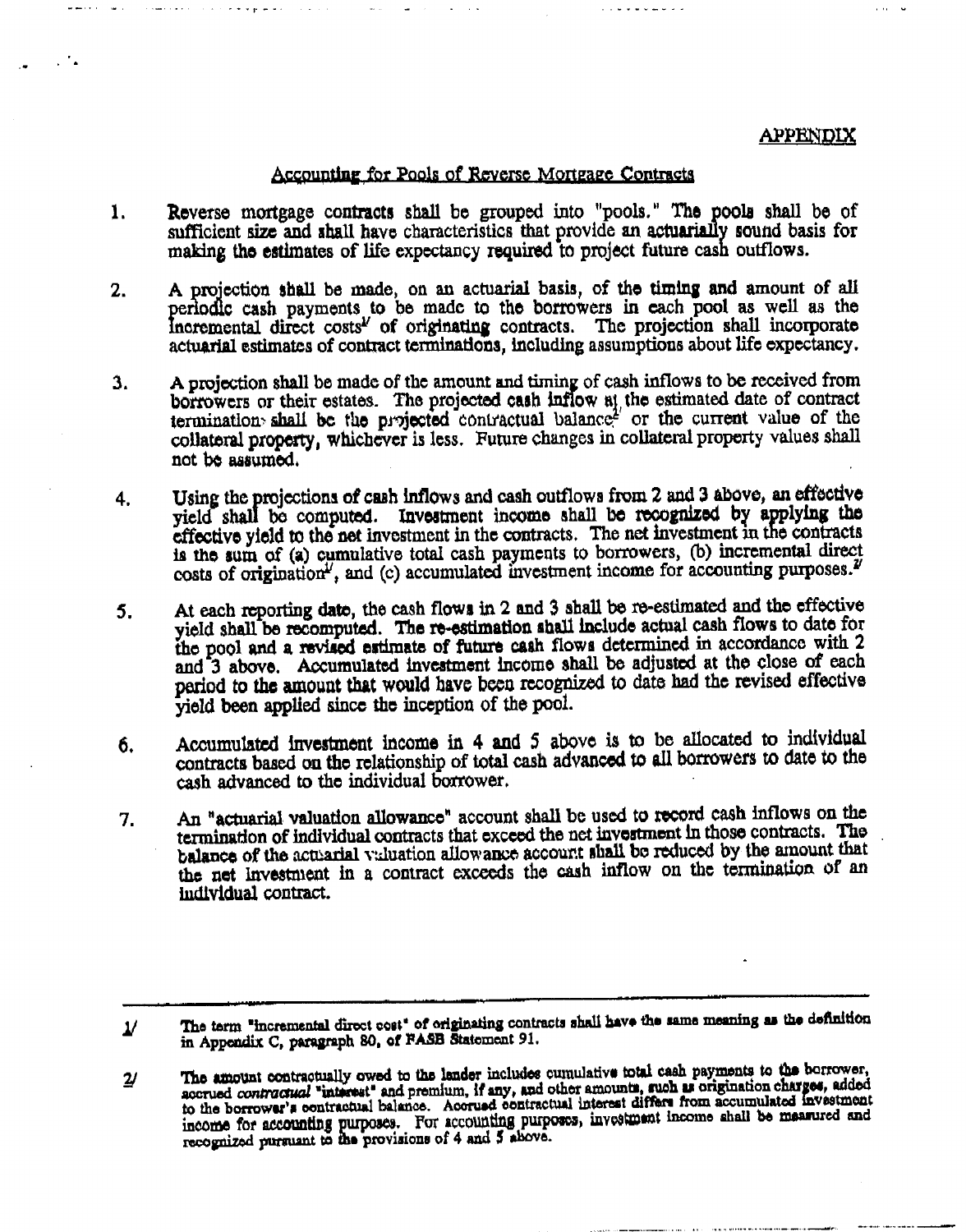#### October 1, 1992

#### <u>Accounting for Pools of Uninsured Residential Reverse Mortgage Contracts</u>

- Uninsured<sup>1</sup> residential reverse mortgage contracts shall be grouped into "pools." The  $\cdot$  1. pools shall be of sufficient size  $(i.e.,$  number of contracts) and shall have characteristics that provide an actuarially and statistically sound basis for estimating life expectancy and changes in collateral values required to project future cash flows.
- $12.$ A projection shall be made, on an actuarial basis, of the timing and amount of all periodic cash payments to be made to the borrowers in each pool as well as the incremental direct costs<sup>2</sup> of originating contracts. Incremental direct costs shall be allocated to individual contracts. The projection shall incorporate actuarial estimates of contract terminations, including assumptions about life expectancy, prepayments, and borrower relocation.
	- A projection shall be made of the amount and timing of cash inflows to be received from 3. borrowers or their estates. The projected cash inflow at the estimated date of contract termination shall be either the projected contractual balance<sup> $3/$ </sup> or the expected proceeds from sale of the collateral property less refurbishing and selling costs, whichever is less.
	- The expected value of collateral properties at the estimated dates of contract terminations  $4.$ shall be based on the current market value<sup> $\psi$ </sup> of the collateral properties at the reporting date adjusted for the expected change in the value of that collateral property to the time of contract termination. In estimating the expected value, it may be appropriate to use an index, such as the consumer price index, that historically has been correlated with residential property prices. The estimates of expected property values shall include provision for the risk of deviation from these expected values. $x^2$
	- The term "uninsured," as used herein, means that the contract balance is not guaranteed by the Federal  $\mathcal{N}$ Housing Administration, the Department of Housing and Urban Development, or another creditworthy third party. Thus, mortality risk and collateral risk are retained by the investor.
	- The term "incremental direct cost" of originating contracts shall have the same meaning as the definition  $\mathbf{z}^{\prime}$ in Appendix C, paragraph 80, of FASB Statement 91.
	- The amount contractually owed to the lender includes cumulative total cash payments to the borrower,  $\overline{3}$ / accrued contractual "interest" and premium, if any, and other amounts, such as origination charges, added to the borrower's contractual balance. Accrued contractual interest differs from accumulated investment income for accounting purposes. For accounting purposes, investment income shall be measured and recognized pursuant to the provisions of paragraphs 5 and 6.
	- The current market value of the collateral at the reporting date must be supported by statistically valid  $4/$ evidence. Such evidence could include actual sales of collateral resulting from contract terminations and/or a sample of appraisals performed by a professionally qualified independent third party.
	- 51 Deviations may be estimated by using statistical methods. Statistical methods are needed because

frequently the value of collateral properties will depart from expected values. To estimate the value of collateral properties over the life of a pool of loans, statistical methods (for example, a Monte Carlo simulation) should be used to generate potential collateral value paths for collateral with a given value at the reporting date. Such methods should assume that collateral property values will follow a normal probability distribution over a given year, consistent with the assumed expected changes in collateral property values and likely variations of such values around the mean. See Appendix A.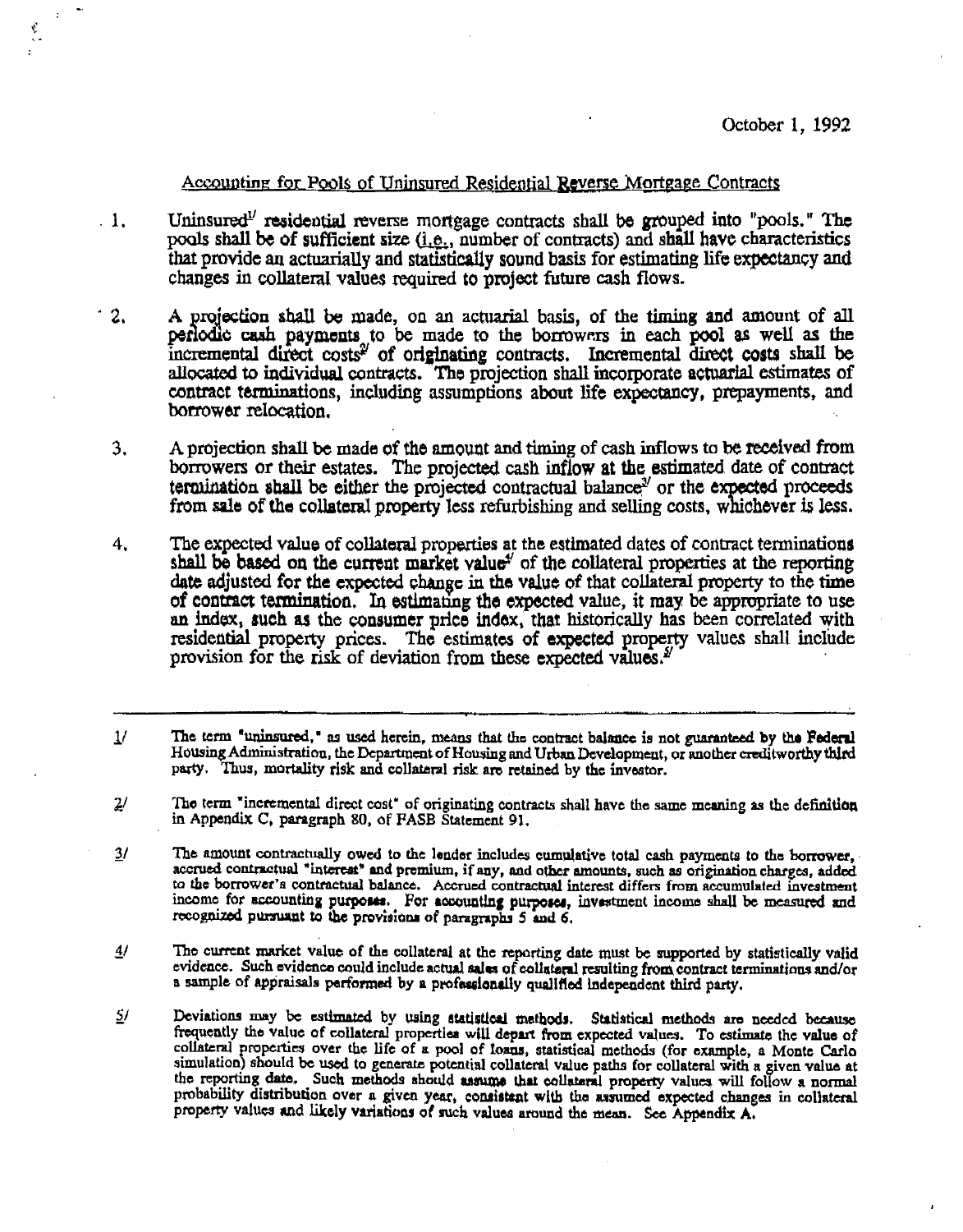#### Accounting for Pools of Uninsured Residential Reverse Mortgage Contracts Page 2

- 5. Using the projections of cash inflows and cash outflows from 2 and 3 above, an effective yield shall be computed. Investment income shall be recognized by applying the effective yield to the net investment in the contracts. The net investment in the contracts is the sum of (a) cumulative total cash payments to borrowers, (b) incremental direct costs of origination<sup>2</sup>, and (c) accumulated investment income for accounting purposes.<sup>3</sup>
- At each reporting date, the cash flows in 2 and 3 shall be re-estimated and the effective 6. yield shall be recomputed. The re-estimation shall include actual cash flows to date for the pool and a revised estimate of future cash flows determined in accordance with 2 and 3 above. Accumulated investment income shall be adjusted at the close of each period to the amount that would have been recognized to date had the revised effective yield been applied since the inception of the pool.
- $7.$ Accumulated investment income in 5 and 6 above is to be allocated to individual contracts based on the relationship of total cash advanced to all borrowers to date to the cash advanced to the individual borrower.
- 8. An "actuarial valuation allowance" account shall be used to record cash inflows on the termination of individual contracts that exceed the net investment in those contracts. The balance of the actuarial valuation allowance account shall be reduced by the amount that the net investment in a contract exceeds the cash inflow on the termination of an individual contract.
- 9. The following shall be disclosed in the notes to the financial statements:
	- A description of the Company's accounting policy and methods, including  $a<sub>1</sub>$ disclosures about the nature and source of significant assumptions and statistical methods inherent in the pooling model.
	- The actuarially estimated future cash payments to mortgagors for each of the next  $\mathfrak{b}$ . five years, and lump-sum aggregates of actuarially estimated future cash payments to mortgagors for years six through ten, eleven through fifteen, sixteen through twenty, and the remainder after year twenty.
	- The significant actuarial and statistical assumptions used to estimate future cash  $\mathbf{C}_{\bullet}$ flows and calculate effective yields, including the use of annuity or other tables, the assumed rate of changes in collateral values, and any changes in those assumptions.
	- d. The income or loss recognized in the period as a result of re-estimated cash flows due to changes in actuarial assumptions or actual or expected appreciation or

#### depreciation in property values. **A** 4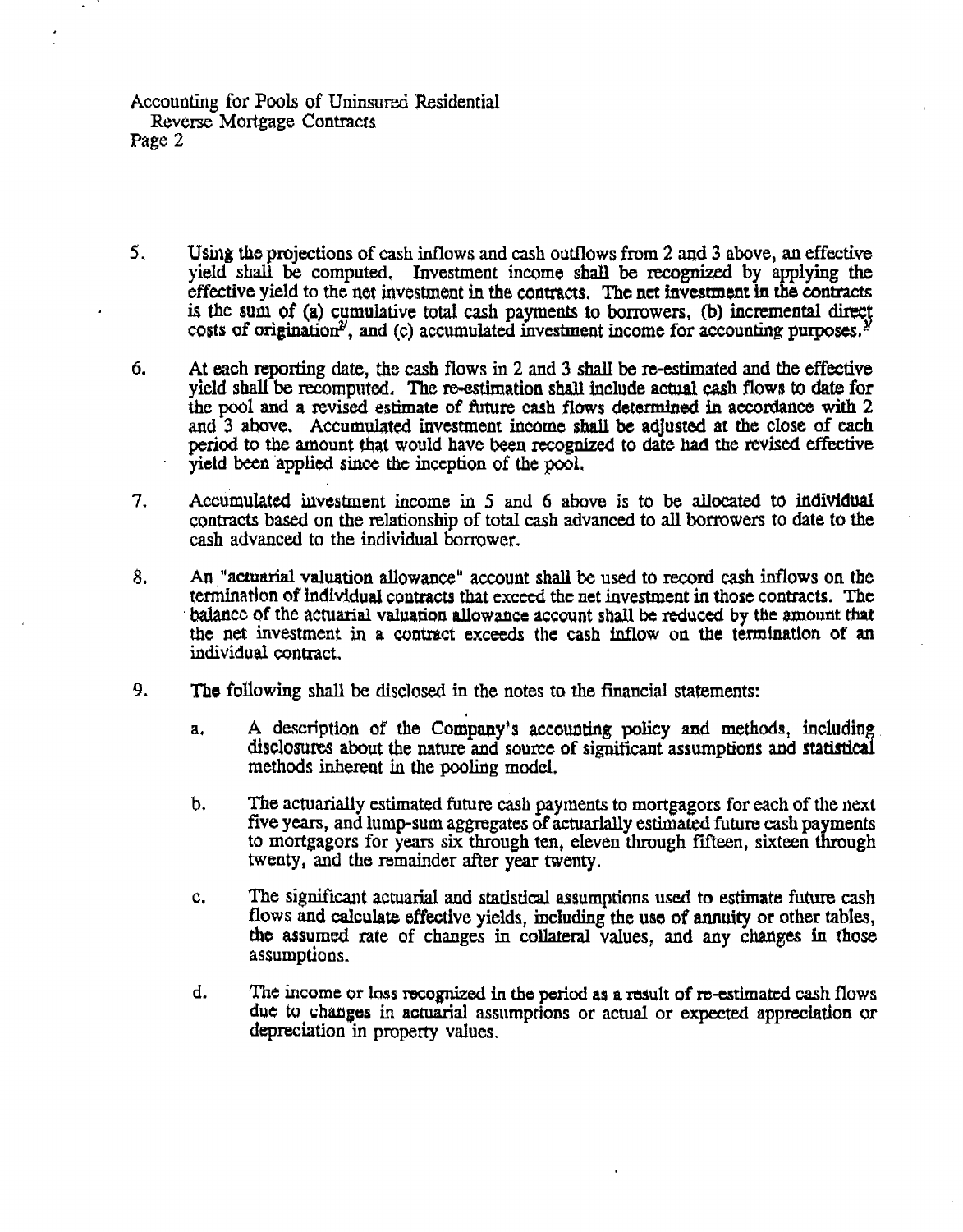$\blacktriangledown^+$ 

Accounting for Pools of Uninsured Residential Reverse Mortgage Contracts Page 3

- A sensitivity analysis showing the effect on the effective yield, net income, and  $e.$ retained earnings assuming  $(\bar{1})$  that property values do not change and  $(2)$  that the rate of change in collateral property values is one-percentage-point less than the rate assumed in calculating the effective yield at the reporting date.
- The current contract value (cash advances, points, incremental direct origination f. costs, and accumulated interest and premium charges) as of the date of the

balance sheet and the amount of that contract value that would be forfeited if the Company were not to make cash payments to mortgagors in the future.

The current fair value of reverse mortgage contracts as of the reporting date in  $g_{\cdot}$ accordance with FASB Statement 107.



and the state of the state

the contract of the conthe contract of the contract of the contract of the contract of the contract of the contract of

and the state of the state of the state of the state of the state of the state of the state of the state of th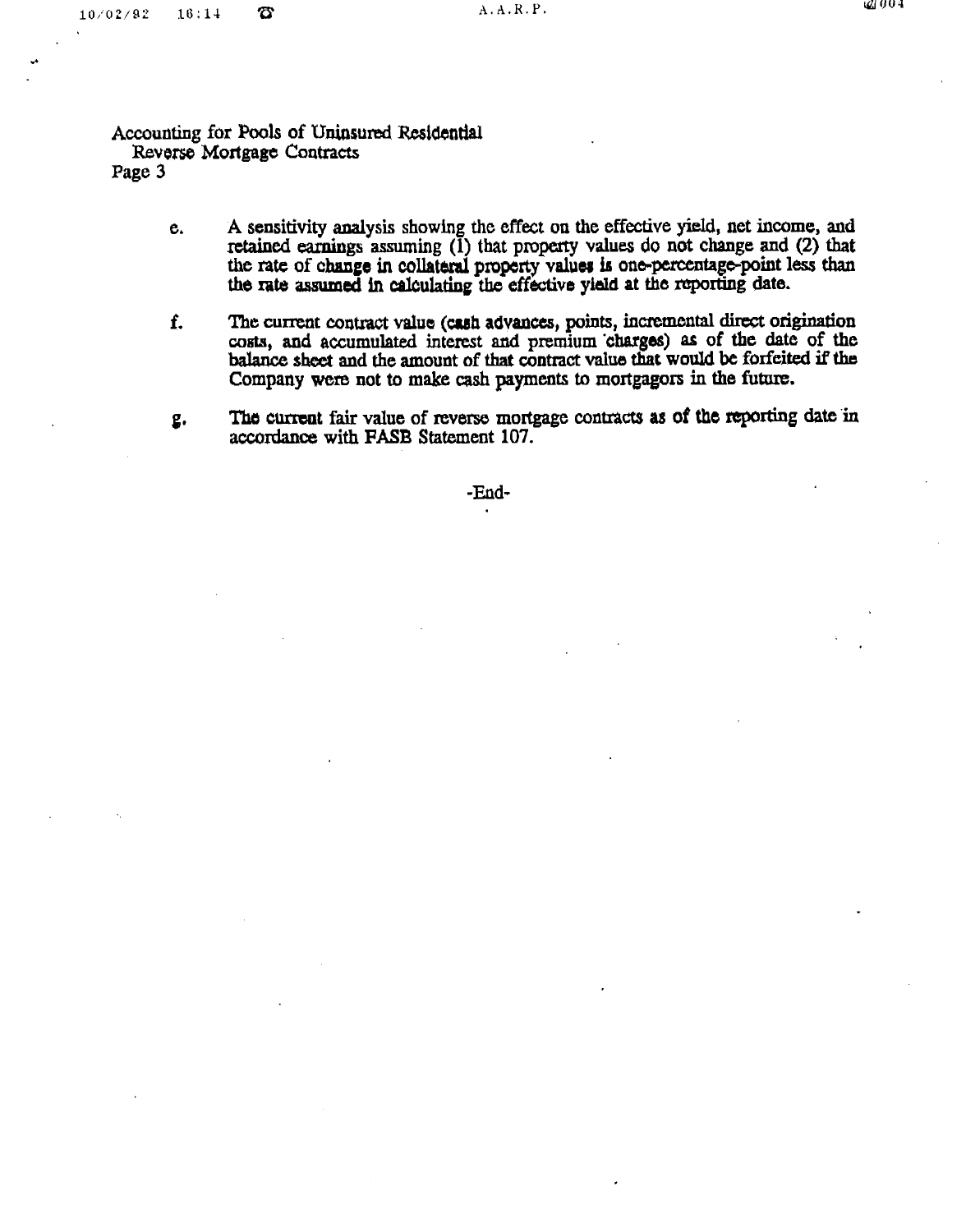| エロノ ひょく ロム | $SENT$ BY: XEROX Telecopier 7017;10- 2-92 ; 9:28 ; 4159562866-<br>$\sim$ 64 494 414 1104<br>$\overline{10.00}$ |  | AVI'LLIN, | <b>DERVICES</b> | LEI VUDZUUD. |
|------------|----------------------------------------------------------------------------------------------------------------|--|-----------|-----------------|--------------|

### October 1, 1992

# Appendix A

## Incorporating Statistical Methods into Accounting For Pools of Uninsured Residential Reverse Mortgage Contracts

Investors in sophisticated financial products that are expected to deliver uneven or lumpy 1, streams of cash over time appropriately use the pooling method for recognizing income.

Statistical (or "Monte Carlo" simulation) methods, already used in many risk assessment applications, are a natural tool to enhance the pooling method. Statistical methods are an especially relevant accounting tool for products whose value can vary significantly when components of income or expense deviate from their expected values. A product's sonsitivity to these variations can then be incorporated into the expected cash flows to which the pooling method is then applied. Incorporating projected losses using a statistical method Is a form of "reserving" when a rule-of-thumb approximation would likely provide a poor estimate of future cash flows.

 $z.$ A reverse mortgage that extends payments contingent on a borrower's life in return for a claim on the borrower's home equity exhibits features of life annuities as well as features of real estate lending. Thus there are at least two relevant random variables that control the value of a reverse mortgage product -- borrower lifetimes and house values. (Others may be relevant; for example, if the interest rate on the loan is adjustable, it also is a random variable.) The pooling method applied to reverse mortgages provides that the lender project expected cash flows on the pool of contracts until all contracts are terminated. Then an internal rate of return is computed for this stream of cash flows, and income is recognized at the internal rate.

 $= -1$ 

4.

3. Thus, accounting for reverse mortgages requires forecasts not only of life expectancy but also of house value changes. With a sufficiently large pool of contracts, life tables provide the lender with a reasonably accurate prediction of contract terminations based on borrower lifetimes, so that the variation around expected borrower lifetimes will typically be sufficiently small as to be ignored. But the variation around the mean percentage change in house values is substantial and cannot be ignored. Studies suggest that, on average, houses stay about even with the price level, or depreciate slightly in real terms (perhaps 1/2 of 1% per year in real terms). Future inflation (which may be inferred from the term structure of interest rates) may thus provide a reasonable estimate of future house price appreciation. However, the standard deviation for individual houses around this average is estimated to be between .10 and .14 per year (see for example, "The FHA Home Equity Conversion Mortgage Insurance Demonstration," U.S. Department of Housing and Urban Development, October 1990, and K. Case and R. Schiller, "The Efficiency of the Market for Single Family Homes", American Economic Review. March 1989). Thus, roughly 68 percent of homes in any given year might be expected to change in price by more than negative 12 percent but loss than 12

### percent in real terms (negative 8 to 16 percent in nominal terms at four percent inflation).

To incorporate this phenomenon into estimation of the cash flows on reverse mortgages, the lender can assume that percentage changes in home prices follow a normal probability distribution each year, consistent with the mean and standard deviations specified above. The lender then uses a simulation model to statistically estimate the value of houses in the pool one year into the contract. Assuming that the termination of the loan and the home value are uncorrelated, the life tables for the borrowers are then used to randomly assign terminations and to calculate the amount collected on the